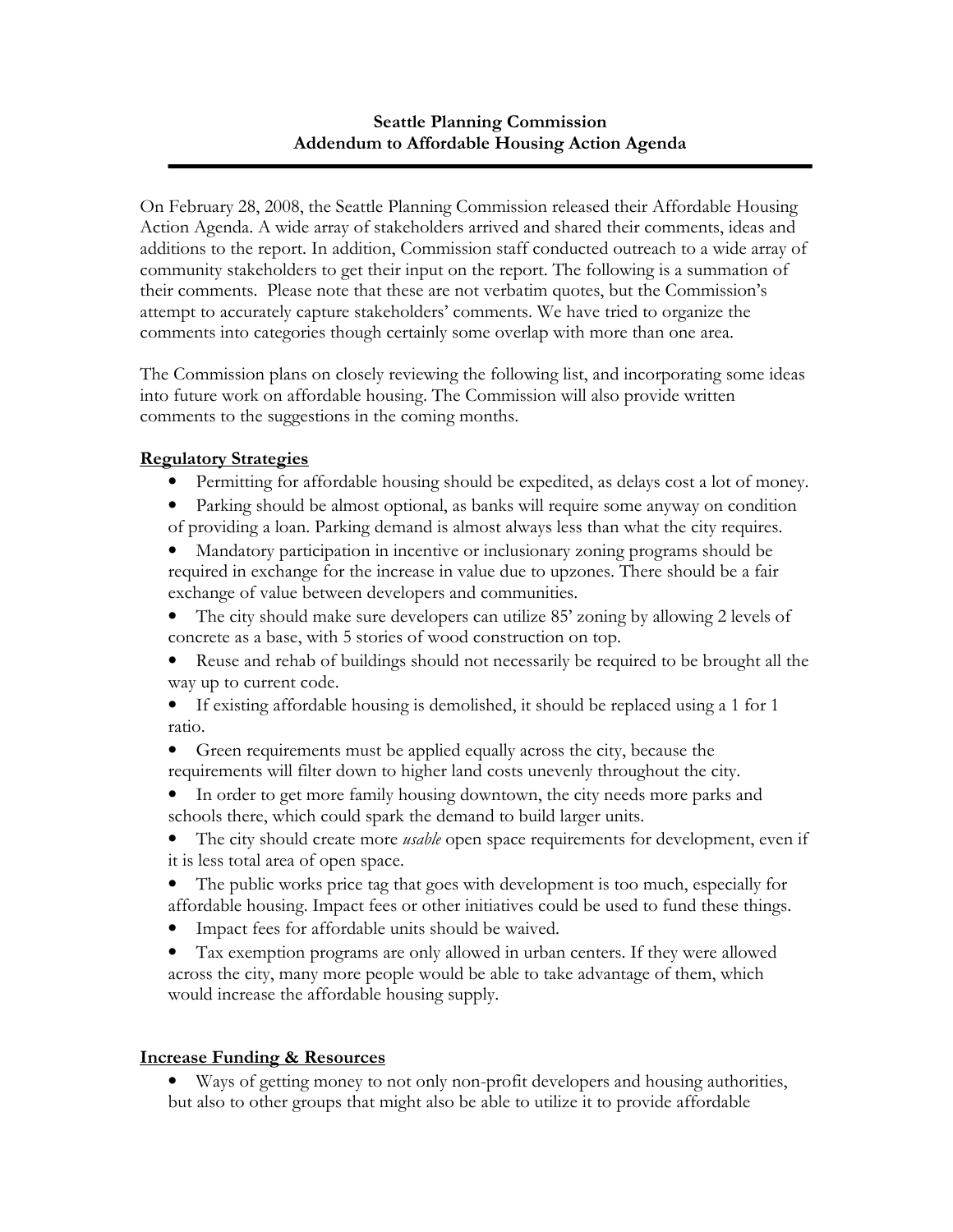housing, should be explored. Some money could go towards infrastructure investments to allow for more development.

- Explore Tax Increment Financing as a possible tool for creating resources for affordable housing.
- Explore the creation of a regional Housing Levy.
- Consider both taxes and loans as potential tools for funding affordable housing.
- The city should reestablish its growth fund, which took some of the revenue from new development and put it towards affordable housing.
- More money should be placed into the housing trust fund.
- Public/private partnerships, such as the Washington Families Fund, should be encouraged.
- The state should provide more money for a land trust.
- If developers want to make a lot of money during the housing boom, they should pay a lot of money for infrastructure.

• Affordable housing for students should be a focus. Students who receive financial aid are not qualified for low income units. There is a significant disconnect between the prices of UW student housing and the living expenses specifically for room and board that the Office of Financial Aid provides. There is a significant need for affordable student housing.

• Increased density should come with crime prevention measures and amenities for children. The city should set aside places where kids can play and have constructive things to do – many mega projects do not have this.

### **Measuring Success**

• The City is good at achieving what it sets goals to achieve and measuring how well we are achieving those goals, and should set specific goals for creation and preservation of housing units.

It's relatively easy to measure how affordable housing is created, but not easy to measure how much remains after it is created, especially regarding condo conversions and demolitions. The city should measure both. Annual reporting on what housing is getting lost is extremely important.

• Every 3 years, the city could produce a report card of how it's doing to create enough affordable housing. If the city is falling behind, it could examine what tools are being utilized, and what other tools could be utilized.

# **Land Supply**

• It would be extremely hard to build our way out of the problem.

• The reason prices are spiking is supply and demand, and we are not going to buy our way out of the problem. The problem with increasing the supply is that only 7 percent of the city's land is zoned multifamily, and a lot of this land has heavy restrictions on it. Only 5 percent of the land is zoned mixed use. That's not enough. Many of these zones abut single family or are half a block deep along an arterial. This limits the opportunities for multifamily, and hence more affordable, development.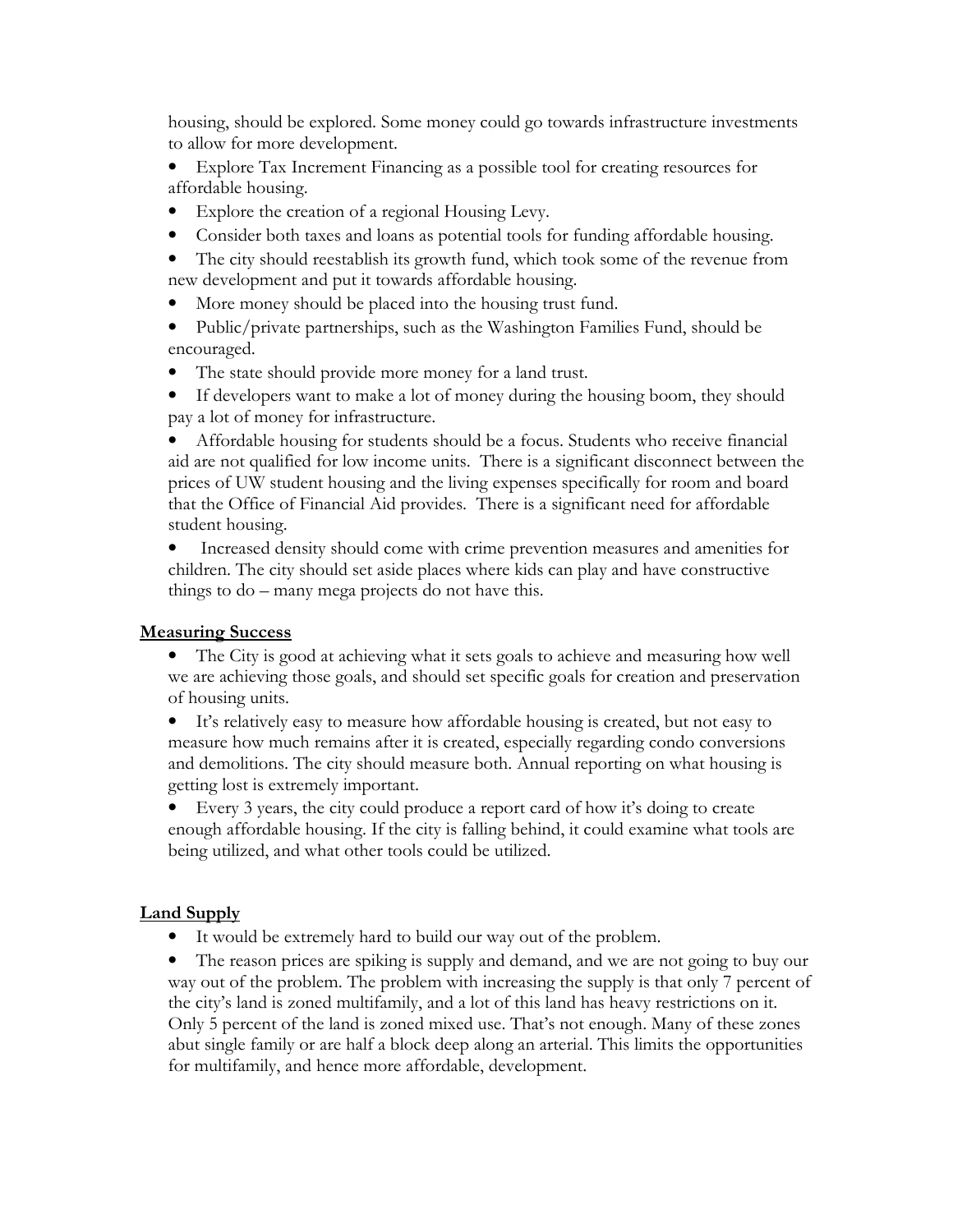• Land costs drive development proformas. Industrial zones have cheaper land, but they don't allow housing. People who work in industrial areas can't live near their jobs, which compromises freight mobility. Industrial Buffer zones would make good places for housing, because the land costs are low and they're near industrial zones.

# **Transportation**

• We should look at housing and transportation costs together. People could rationally spend more than 30 percent of their income on housing if they spent less on transportation.

• The transportation element should be included in any discussion of affordability. The City should actively pursue legislation requiring the use of software (developed locally) that would allow employers to match employees with work sites closest to their homes. There could be some coordination with the State's requirement for Commute Trip Reduction programs and the City's new Carbon Emissions reviews (that could be expanded to the review of business licences') to create a requirement for employers to arrange for the shortest possible commute trips (which may even allow for walking or cycling).

• Location efficient mortgages should be explored.

## Condo Conversions

- Put limits on condo conversions
- Much affordable housing is lost to condominium conversions. If you add up the affordable units created and subtract the units lost to condo conversions, we are not staying even with demand.
- Condo conversion put more renters back into the market for rental housing, making rents go up even higher as demand increases.

### Wages & Housing

- City needs to work towards jobs/housing balance.
- There is a real gap between wages and housing.
- There is a lack of high wage jobs and the job growth areas are in jobs that pay less than 50 – 60 percent median income. The city should be focusing our tax exemption and incentive programs on those making less that 50 – 60 percent median income.

• What is 'affordable' should be better defined. Much of the money from incentive zoning goes towards non-profits that can only spend it on under 60 percent median income. What's lost is the middle, the 60-120 percent media income bracket.

### Lessons from Others

• Prosperity Partnership has been working on three efforts that will be helpful to increase the supply of affordable units:

1) Measure how much affordable housing cities are providing and teach cities about tools they can use to provide more